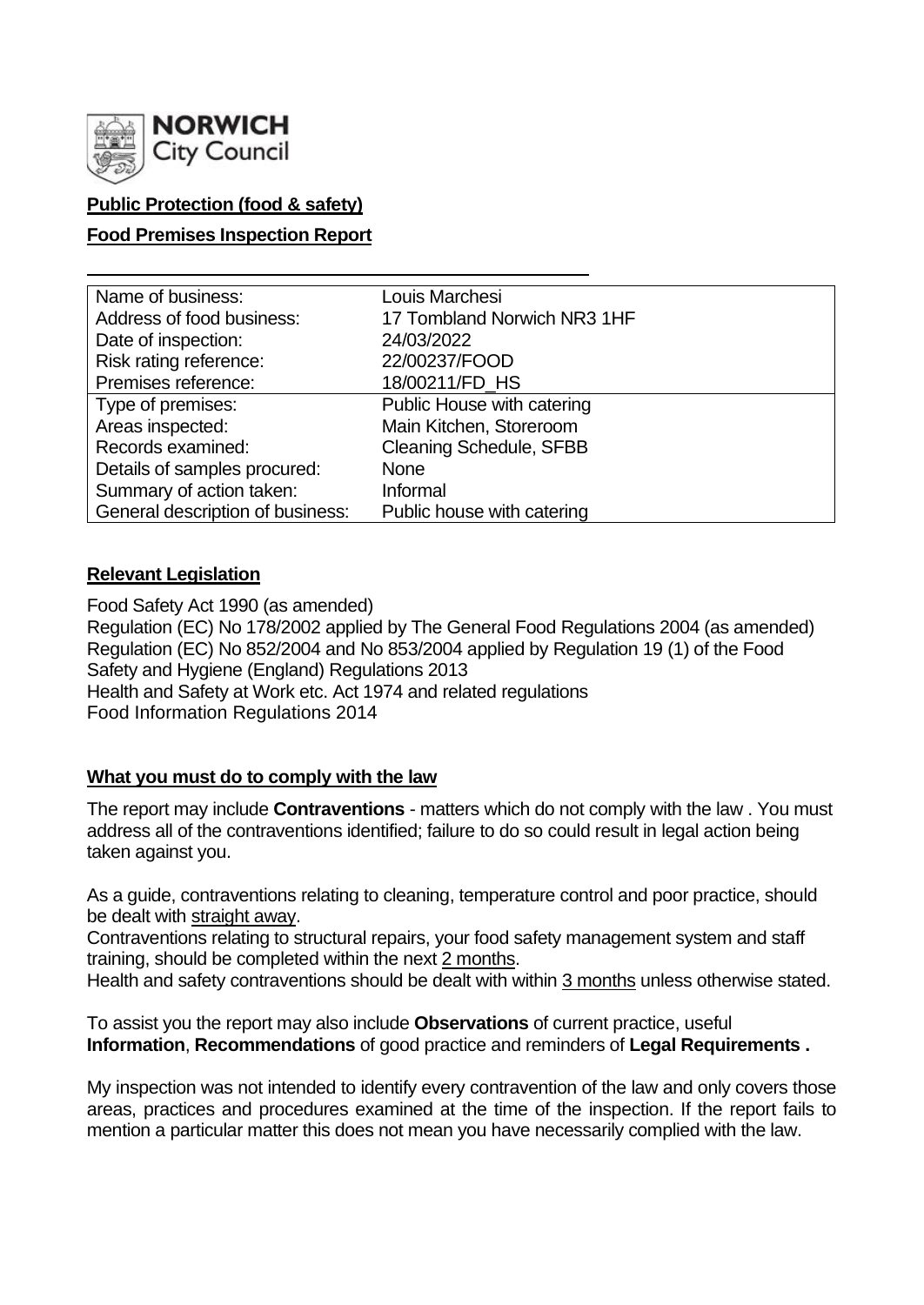# **FOOD SAFETY**

## **How we calculate your Food Hygiene Rating:**

The food safety section has been divided into the three areas which you are scored against for the hygiene rating: 1. food hygiene and safety procedures, 2. structural requirements and 3. confidence in management/control procedures. Each section begins with a summary of what was observed and the score you have been given. Details of how these scores combine to produce your overall food hygiene rating are shown in the table.

| <b>Compliance Area</b>                     |          |    |           | <b>You Score</b> |                |    |           |    |                 |  |
|--------------------------------------------|----------|----|-----------|------------------|----------------|----|-----------|----|-----------------|--|
| <b>Food Hygiene and Safety</b>             |          |    |           | $\overline{0}$   | 5              | 10 | 15        | 20 | 25              |  |
| <b>Structure and Cleaning</b>              |          |    |           | $\Omega$         | 5.             | 10 | 15        | 20 | 25              |  |
| Confidence in management & control systems |          |    |           | $\Omega$         | 5.             | 10 | 15        | 20 | 30 <sub>1</sub> |  |
| <b>Your Total score</b>                    | $0 - 15$ | 20 | $25 - 30$ |                  | $35 - 40$      |    | $45 - 50$ |    | > 50            |  |
| <b>Your Worst score</b>                    | 5        | 10 | 10        |                  | 15             |    | 20        |    | $\blacksquare$  |  |
| <b>Your Rating is</b>                      | 5        | 4  |           | 3                | $\overline{2}$ |    |           |    | $\overline{0}$  |  |

Your Food Hygiene Rating is 3 - a generally satisfactory standard

## **1. Food Hygiene and Safety**

Food hygiene standards are high. You demonstrated a very good standard of compliance with legal requirements. You have safe food handling practices and procedures and all the necessary control measures to prevent cross-contamination are in place. Some minor contraventions require your attention. **(Score 5)**

000300

## Contamination risks

**Guidance** The FSA (visit www.food.gov.uk for more information) has issued guidance on controlling E.coli 0157 through:

- the complete separation of raw and ready-to-eat food
- the correct use of wash-hand basins and thorough handwashing
- having dedicated equipment (including complex equipment) for raw and ready-to-eat foods
- thorough 2-stage cleaning and the correct use of sanitisers
- and by controlling the risks posed by soily vegetables.

**Observation** I was pleased to see you were able to demonstrate effective controls to prevent cross-contamination.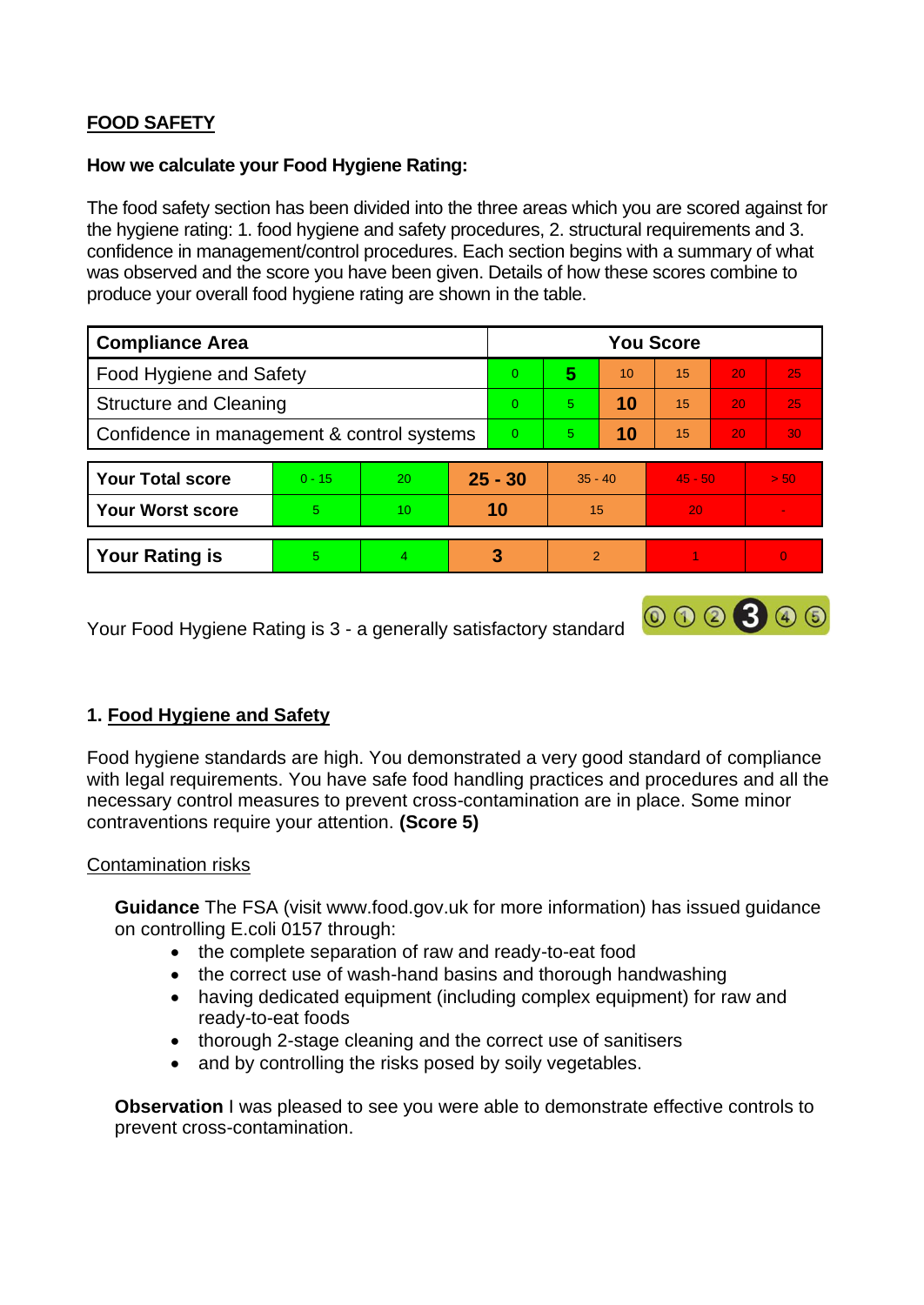## Personal Hygiene

**Contravention** The following are examples of poor personal hygiene or where it was made difficult for food handlers to maintain sufficiently high standards of personal cleanliness:

• food handlers were not wearing suitable protective clothing

**Legal Requirement** All persons in food handling areas must wear suitable, clean, and where appropriate protective clothing.

### Temperature Control

**Observation I** was pleased to see you were able to limit bacterial growth and/or survival by applying appropriate temperature controls at points critical to food safety and that you were monitoring temperatures.

**Observation** You were calibrating your probe thermometer more than you needed to (daily). Once a week is sufficient. Record your calibration check in the 'extra checks' box at the end of the week in your daily diary.

**Information** Remember, you also need to perform the zero probe thermometer calibration too and not just the boiling water (100 degrees Celsius) check. Use a container of melting ice for the zero check. Discard the probe thermometer if it is more than plus or minus one degree Celsius out. Full details are in your SFBB pack

#### Poor Practices

**Recommendation** Store cutting boards used for raw foods separately from those used for ready to eat

## **2. Structure and Cleaning**

The structure facilities and standard of cleaning and maintenance are of a generally satisfactory standard but there are some repairs and/or improvements which are required in order for you to comply with the law. Pest control and waste disposal provisions are adequate. The contraventions require your attention; although not critical to food safety they may become so if not addressed. **(Score 10)**

#### Cleaning of Structure

**Contravention** The following items were dirty and require more frequent and thorough cleaning:

- behind and under equipment
- hand contact surfaces such as light switches and door handles
- the kitchen generally was in need of a deep clean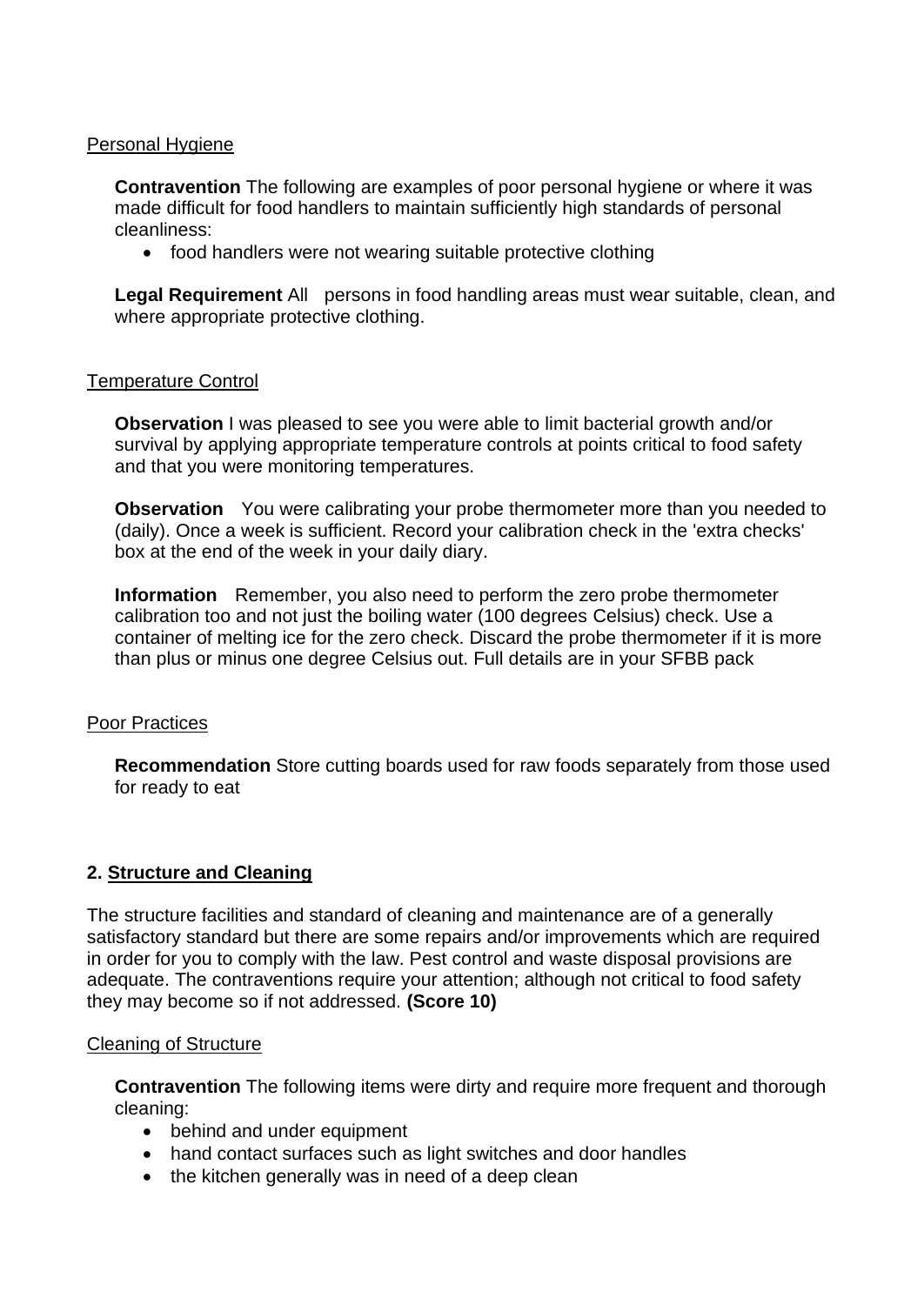**Observation** When I revisited the premises I noted that the kitchen was substantially cleaner.

## **Maintenance**

**Contravention** The following had not been suitably maintained and must be repaired or replaced:

- floor surfaces in the kitchen and the store room
- worn and/or peeling paint
- lights not working in the store room

**Recommendation** Replace the missing cupboard doors.

### **3. Confidence in Management**

There are generally satisfactory food safety controls in place although there is evidence of some non-compliance with the law. You are progressing towards a written food safety management system. The contraventions require your attention; although not critical to food safety they may become so if not addressed. **(Score 10)**

#### Type of Food Safety Management System Required

**Contravention** Your documented Food Safety Management System or Safer Food Better Business pack was not available for inspection. As a consequence, on the day, you could not demonstrate an effective system for managing food safety hazards.

**Contravention** The following prerequisites have not been met, without which your food safety management system cannot operate effectively:

- the premises had not been maintained in a good condition floor surfaces in the store room were in poor repair
- some facilities were lacking lights in the storeroom were non-operational and as a consequence you could not see enough to be able to clean thoroughly

**Observation** Your SFBB pack was made available at a later date and I was satisfied a food safety management system was indeed in place and working reasonably well.

**Contravention** Despite the many examples, no repairs or cleaning issues had been identified as reoccurring problems in your SFBB pack or a record made of the actions taken to remedy those problems.

**Guidance** Use the daily diary entry to record problems as they arise and the 4-weekly review to note long standing problems - and to schedule when repairs will be carried out.

**Observation** You were date labelling perishable foods appropriately and could demonstrate effective control over food spoilage organisms.